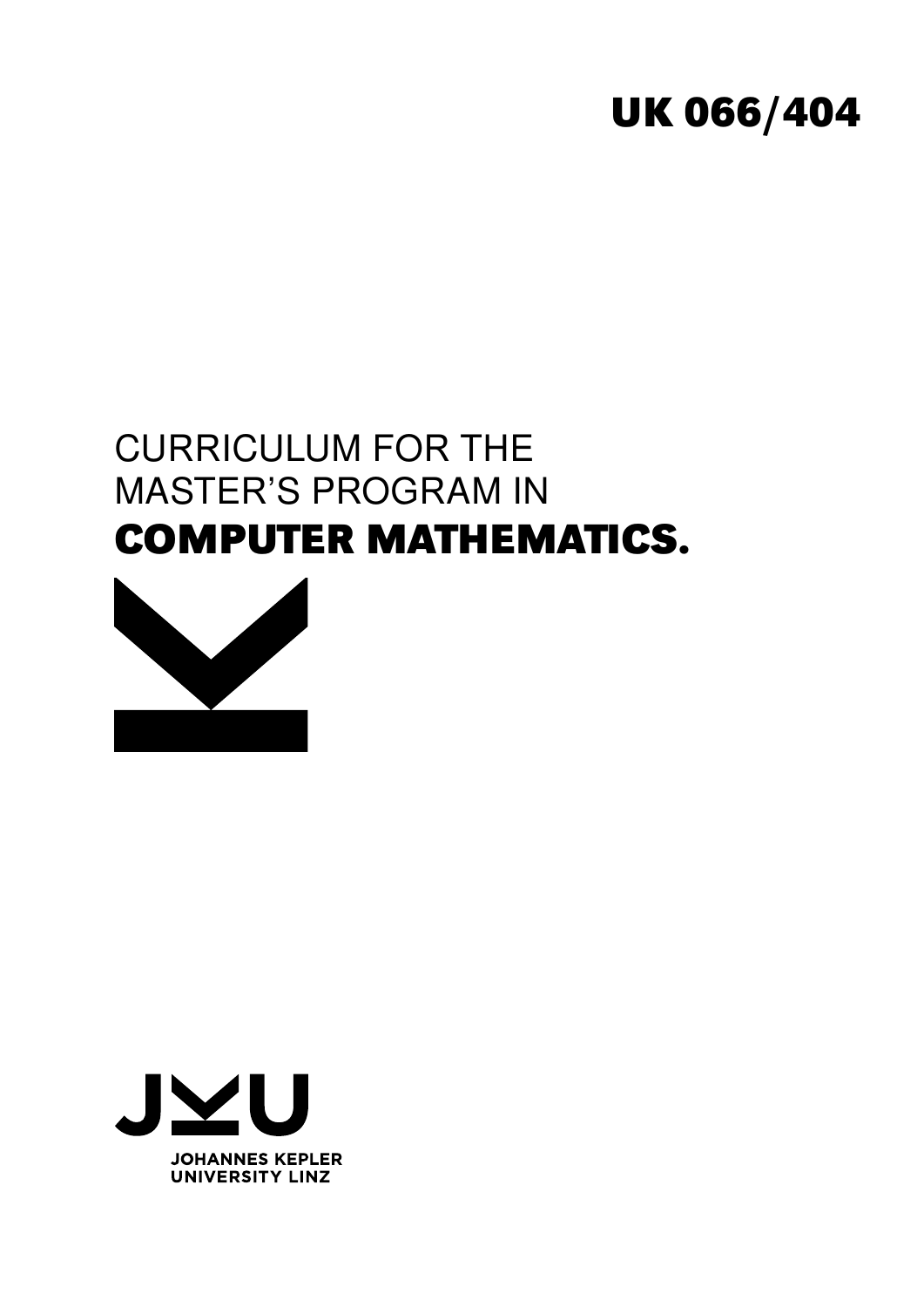## **Contents**

| - 3            |                |
|----------------|----------------|
|                | $\overline{4}$ |
|                | $\overline{4}$ |
|                | .5             |
|                | -5             |
|                | - 6            |
| - 6            |                |
| - 6            |                |
| $\overline{7}$ |                |
|                |                |
| $\overline{7}$ |                |
|                |                |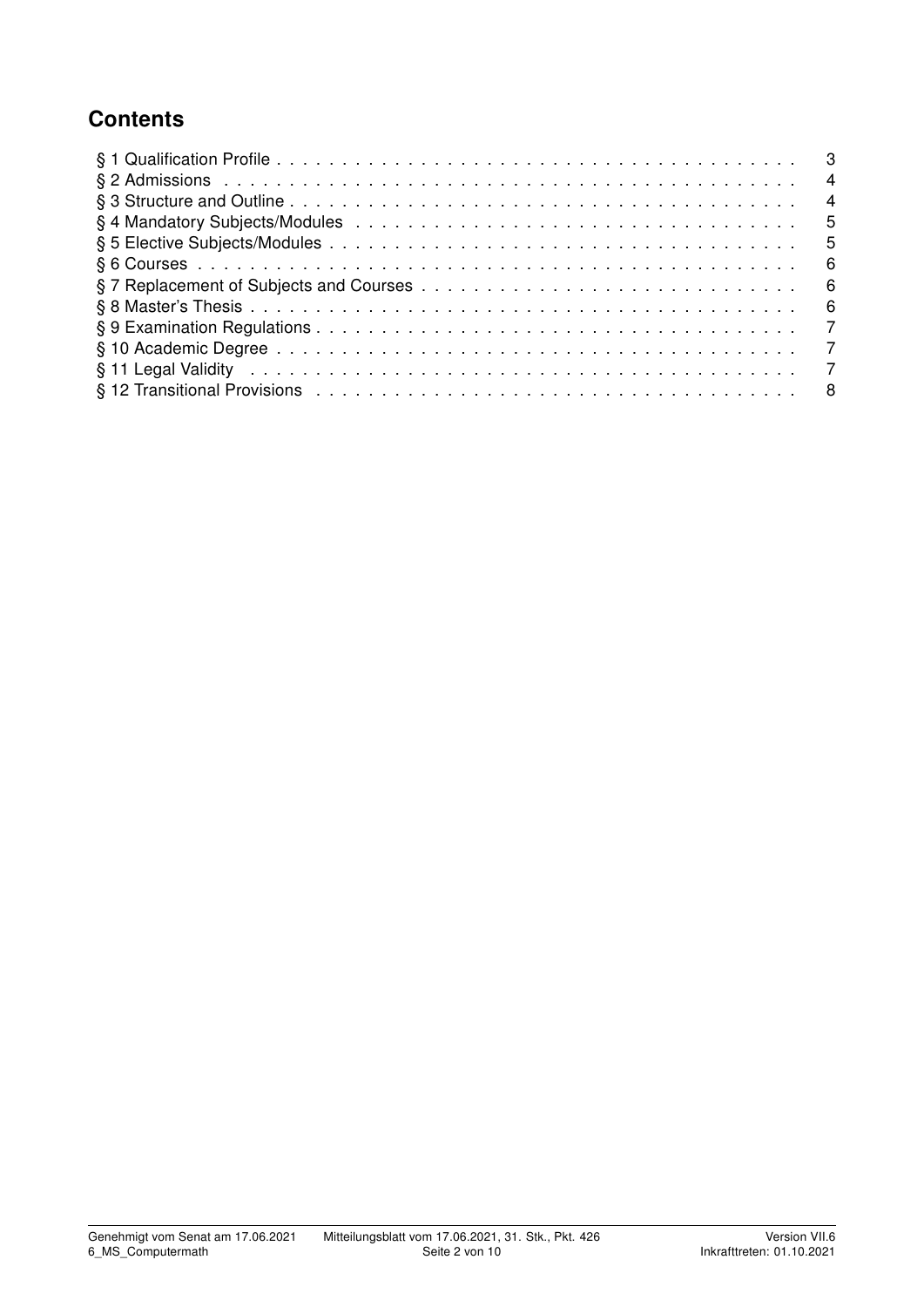## § 1 Qualification Profile

The bachelor's program Technical Mathematics and the master's programs in Mathematics in Natural Sciences, Industrial Mathematics, and Computer Mathematics at the Johannes Kepler University (JKU) share the common general goal of preparing their students for the following activities:

- The design and analysis of mathematical models for processes appearing in technology, economy, and natural sciences,
- The application of known and the development of new problem solving methods for such models according to the current state of the mathematical sciences,
- The application and use of computational methods, typically by implementing algorithms on computers according to the current state of software sciences.

All graduates of our programs are therefore prepared to contribute to a variety of different areas, including, but not limited to:

- Research and development institutions in industry, economy, or the public sector
- Companies offering financial services, such as banks or insurance companies,
- Companies in the areas of software development and information technology,
- Universities, or other institutions of higher education, or other scientific institutions.

The master's program Computer Mathematics offers a special training in methods and techniques that are at the interface between mathematics and computer science. It is divided into three main subjects:

- Algebra, number theory, and discrete mathematics
- Logic, formal methods, and theoretical computer science
- Practical computer science and software development

Students will not only learn how to use existing computer algebra software or automated theorem provers. Instead, they will get acquainted with all steps of the development process that underlies such software systems: the exploration of the relevant theoretical background, the design and analysis of algorithms, the implementation of algorithms into software, the testing and evaluation of implementations, and the application of mathematical software to problems arising in other areas of mathematics or computer science, in natural sciences, in engineering, and also in social or economic contexts.

Students will acquire highly specialized knowledge touching the edge of current research in computer mathematics. They will develop a critical awareness of the opportunities and limitations of relevant theory and its applications, which will serve them as a basis for independently finding innovative solutions, integrating new external expertise and techniques from other areas. They will be prepared to take responsible leading positions, in particular, when complex and unpredictable contexts require new and individualized solution approaches.

With the education received on all these matters, graduates of the master's program Computer Mathematics are excellently prepared for a broad variety of jobs in the public sector or in the private sector; jobs whose demands, for graduates of traditional mathematics curricula, would reach too far into computer science, and whose demands, for graduates of traditional computer science curricula, would reach too far into mathematics.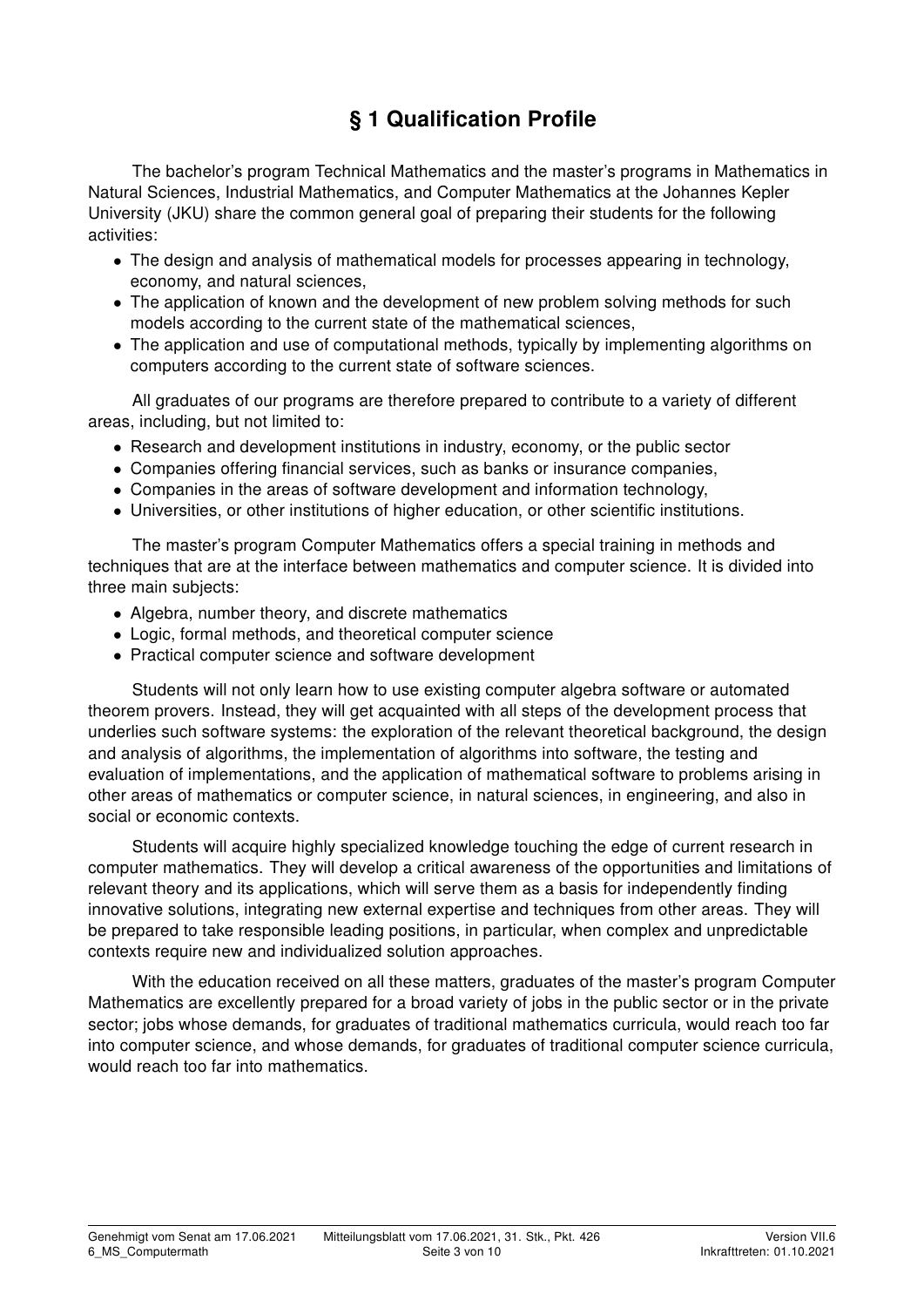### § 2 Admissions

(1) In accordance with § 54 para. 1 UG the Master's program belongs to the category of engineering degrees and is taught in English.

(2) The Master's program Computer Mathematics is based on the Bachelor's program in Technical Mathematics (033 201) at JKU. Graduates of this Bachelor's program are admitted to the Master's program without any restrictions.

(3) Graduates of programs in Mathematics, Technical Mathematics, Mathematics Education, Computer Science, Engineering, Natural Sciences or related programs at Universities, Universities of Applied Sciences, or other recognized national or international post-secondary educational institutions can be admitted to the Master's program provided that their curriculum amounts to 180 ECTS and prepares them equally well for the Master's program Computer Mathematics as the Bachelor's program Technical Mathematics at JKU. Equivalent programs are those which include the following contents in the stated minimum scope.

- Linear Algebra (12 ECTS)
- Analysis (9 ECTS)
- Algebra and Discrete Mathematics (3 ECTS)
- Computational Logic (3 ECTS)
- Algorithmic Combinatorics (3 ECTS)
- Computer Algebra (3 ECTS)
- Algorithms and Data Structures (3 ECTS)
- Programming (6 ECTS)
- at least 12 ECTS for arbitrary courses that appear as mandatory or elective courses in the Bachelor's program Technical Mathematics at JKU.

(4) Graduates of programs that do not meet the requirements of para. 3 can be granted admission on condition to complete additional courses with up to 40 ECTS points during their Master's studies.

#### § 3 Structure and Outline

(1) The Master's program in Computer Mathematics covers 4 semesters and consists of 120 ECTS points, which are distributed among the following subjects:

| <b>Subject</b>                                   | <b>ECTS</b> |  |  |
|--------------------------------------------------|-------------|--|--|
| <b>Mandatory Subjects</b>                        | 33          |  |  |
| <b>Elective Subjects</b>                         | 34.5        |  |  |
| Master's Thesis (incl. Master's Thesis Seminars) |             |  |  |
| <b>Master's Examination</b>                      | 4.5         |  |  |
| <b>Free Electives</b>                            | 12          |  |  |
| Total                                            | 120         |  |  |

(2) For the Free Electives students have to pass courses corresponding to 12 ECTS points, which can be chosen from any recognized national or international post-secondary educational institution. The Free Electives shall provide additional skills beyond Computer Mathematics and can be taken anytime during the Master's study.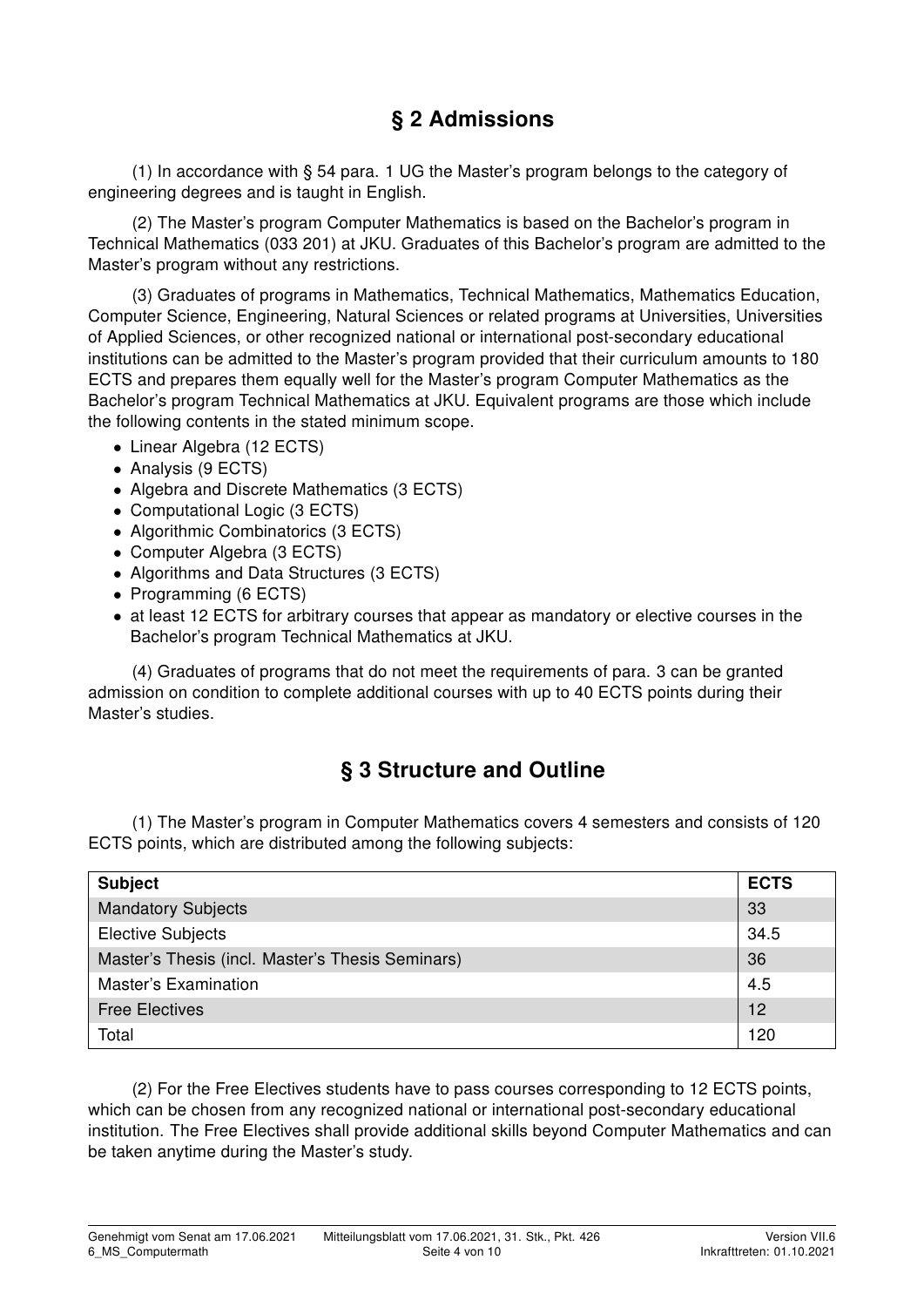(3) The recommended study plan is listed in annex 1. This recommendationis based on the requirements of a full-time degree program. However, taking program restrictions into account, the program can also be completed by those who have a flexible work schedule or family care responsibilities: Some courses are also offered remotely and although attendance is usually not mandatory, attendance is recommended. In othercourses, attendance is usually mandatory; however, attempts are made tooffer multiple courses at alternative times and/or remotely. In regard to exams, there is no guarantee that they can be held remotely or duringoff-peek hours. Depending on the extent of work flexibility and/or family care responsibilities, a longer period of studies is to be expected.

## § 4 Mandatory Subjects/Modules

(1) The following mandatory subjects have to be completed successfully:

| Code      | <b>Name</b>                                                | <b>ECTS</b> |
|-----------|------------------------------------------------------------|-------------|
| 404ANDM20 | Algebra, Number Theory, and Discrete Mathematics           |             |
| 404LFMT20 | Logic, Formal Methods, and Theoretical Computer Science    |             |
| 404PCSD20 | <b>Practical Computer Science and Software Development</b> | q           |

(2) If courses of the mandatory subjects have already been taken as courses during the Bachelor's studies on which the admission to the Master's studies was based, additional courses with the corresponding amount of ECTS have to be taken from the elective subjects.

## § 5 Elective Subjects/Modules

(1) Students have to select courses with a total of 34.5 ECTS from the following electives:

| Code      | <b>Name</b>                                       | <b>ECTS</b> |
|-----------|---------------------------------------------------|-------------|
| 404ANAS12 | a. Analysis                                       | $0 - 7,5$   |
| 404NUAN20 | b. Numerical analysis                             | $0 - 3$     |
| 404PTMS20 | c. Probability theory and mathematical statistics | $0 - 12$    |
| 404MMNS20 | d. Mathematical methods in the natural sciences   | $0 - 3$     |
| 404MMEN20 | e. Mathematical methods in engineering            | $0 - 3$     |
| 404MMES20 | f. Mathematical methods in the economic sciences  | $0 - 3$     |
| 404OPTI20 | g. Optimization                                   | $0 - 3$     |
| 404SYCO21 | h. Symbolic computation                           | $0 - 27$    |
| 404LOSD21 | i. Logic and software design                      | $0 - 33$    |
| 404ADMA20 | j. Algebra and discrete mathematics               | $0 - 25, 5$ |
| 404FUAN20 | k. Functional analysis                            | $0 - 3$     |
| 404GEOM21 | I. Geometry                                       | $0 - 22,5$  |
| 404KBMS20 | m. Knowledge-based Mathematical Systems           | $0 - 18$    |
| 404NUTH20 | n. Number theory                                  | $0 - 27$    |
| 404SOSK20 | o. Soft Skills                                    | $0-6$       |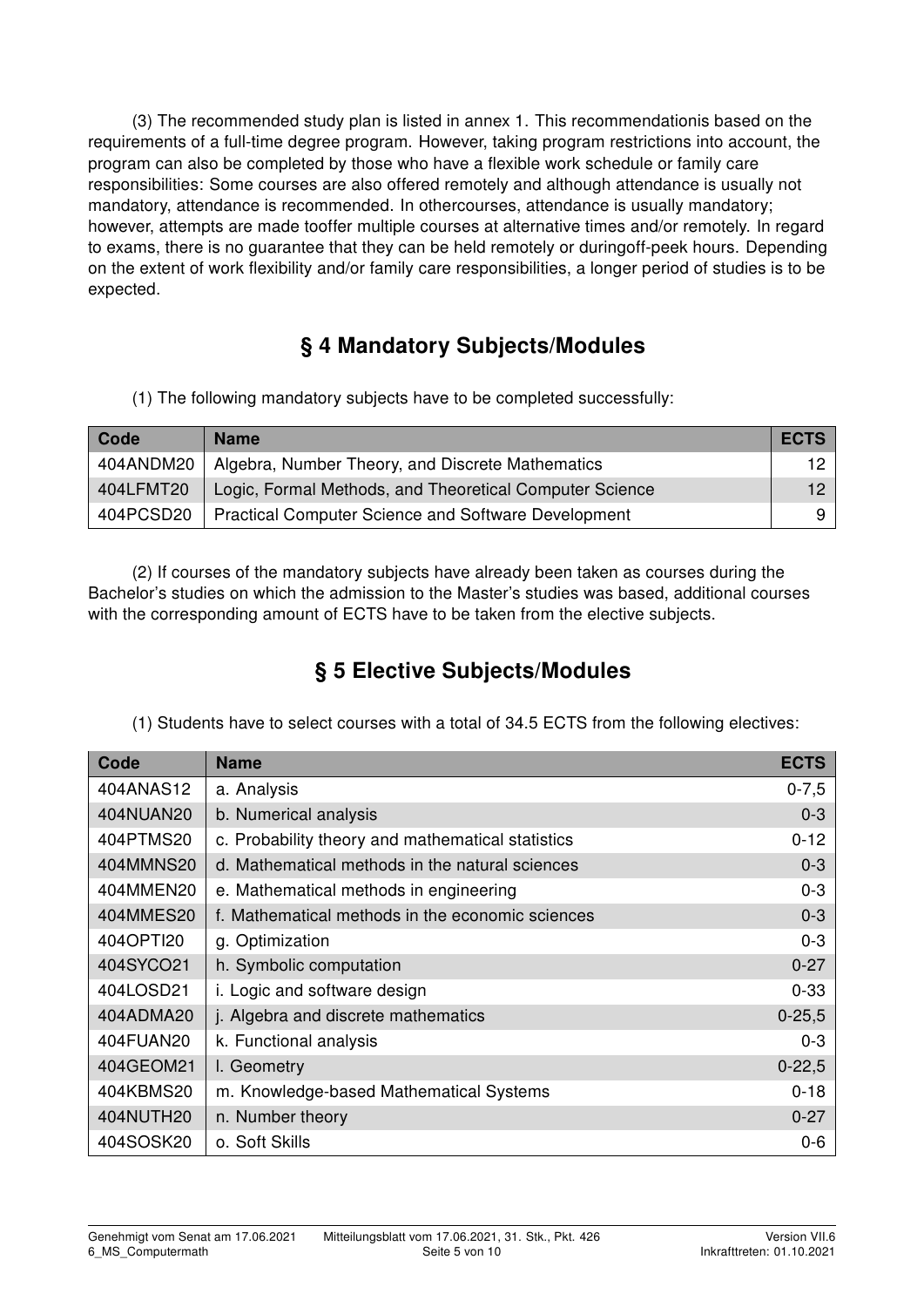(2) Students must select only such courses from the Electives that have not been completed in the Bachelor's program on which the admission to the Master's studies was based.

## § 6 Courses

(1) The names and the types of all courses of the mandatory and elective subjects, as well as their ECTS points, their duration in hours per week, their codes, their registration requirements, and their admission procedures (in case of limited availability of places) are described in the study handbook of JKU (www.studienhandbuch.jku.at).

(2) The possible types of courses as well as the examination regulations are described in §§ 13 and 14 of the JKU statute (Section "Studienrecht").

#### § 7 Replacement of Subjects and Courses

Mandatory subjects and elective subjects according to §§ 4 and 5 as well as courses according to § 6 para. 1 may be replaced to a total extent of 18 ECTS points by other study specific subjects and courses upon student's request, provided that the purpose of academic professional preparatory training is not affected and the choice of the proposed subjects and courses seems reasonable with regard to the defined aims in the qualification profile, the academic context as well as to the addition to the professional preparatory training. The application of replacing subjects and courses has to be filed by the Vice Rector of Academic Affairs.

#### § 8 Master's Thesis

(1) Students of the Master's program in Computer Mathematics must complete a Master's thesis according to § 81 UG and § 36 of the JKU statute (Section "Studienrecht").

(2) The Master's thesis is a written scientific paper corresponding to an effort of 20 ECTS points.

(3) The Master's thesis serves as a proof that graduates are able to perform scientific work autonomously and systematically. The topic of the thesis must be taken from the mandatory or from one of the following elective subjects: h. Symbolic computation, i. Logic and software design, j. Algebra and discrete mathematics, l. Geometry, m. Knowledge based mathematical systems, or n. Number theory. It must permit completion within a period of 6 months.

(4) The Curricular Committee for Technical Mathematics may specify guidelines for the formal structure of a Master's thesis.

(5) In addition to the Master's thesis, students must pass two Master's thesis seminars with 8 ECTS points each.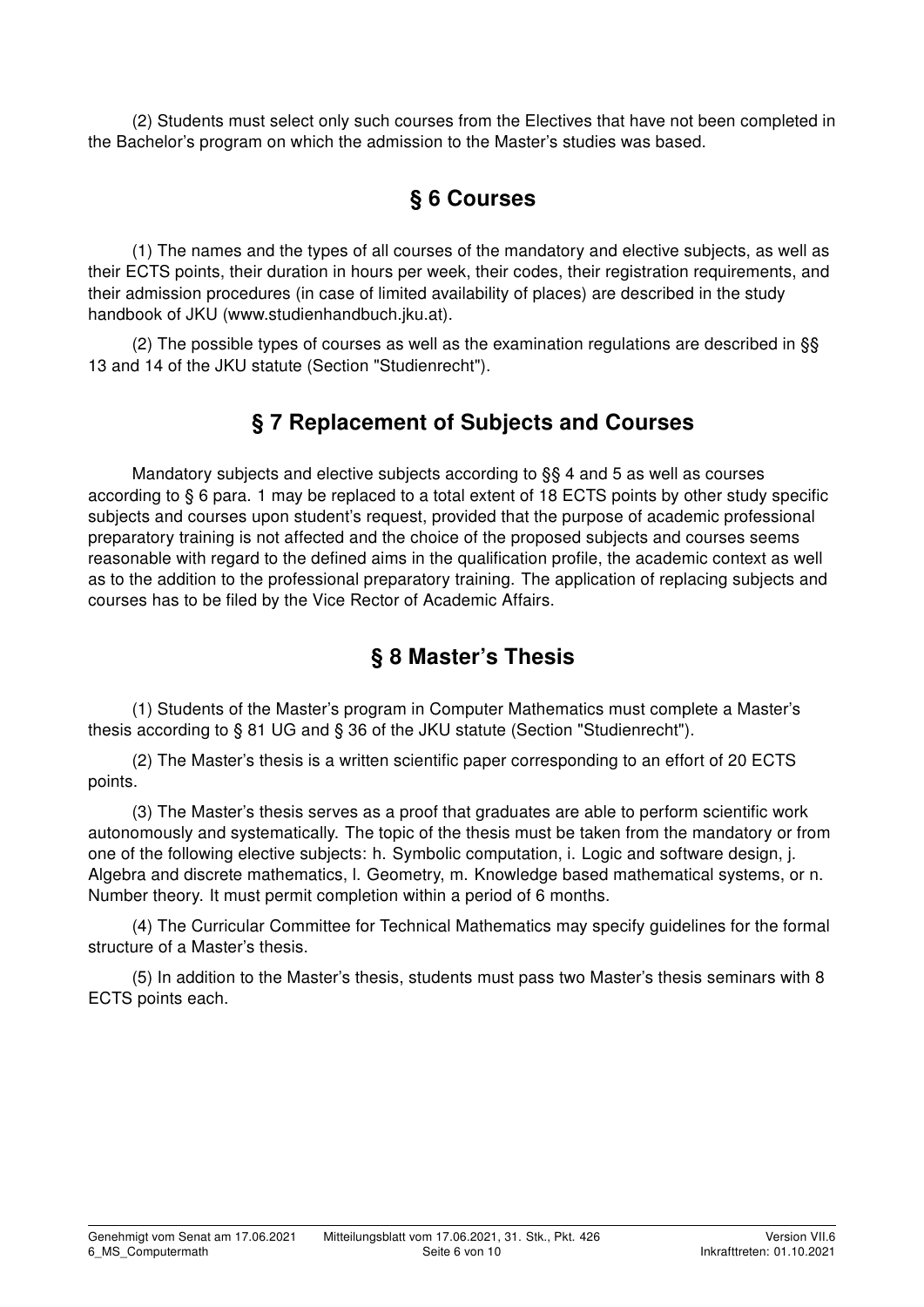## § 9 Examination Regulations

(1) The regulations for subject examinations and course examinations are described in the study handbook of JKU.

(2) The Master's program in Computer Mathematics is concluded by a Master's examination.

(3) The Master's examination consists of two parts: The first part is the successful completion of the mandatory and elective subjects according to §§ 4 and 5.

(4) The second part of the Master's examination is a comprehensive oral exam (4.5 ECTS points) conducted by an examination committee. Prior to being admitted to this second part of the Master's examination, students must complete the first part of the Master's examination, the Master's Thesis Seminars, the Master's thesis, and the Free Electives.

(5) The second part of the Master's examination starts with a presentation and defense of the Master's thesis, followed by an oral exam that covers the contents of the subject area from which the Master's thesis topic was chosen as well as an oral exam that covers the contents of one additional subject. The second examination area is proposed by the student and chosen by the Vice Rector of Academic Affairs.

(6) The oral exam shall focus on the general overview and the familiarity with thematic scientific contexts.

(7) The examination committee consists of three members and is formed by the Vice Rector of Academic Affairs. The candidate may submit a proposal for the committee members. In general, the advisor of the Master's thesis is a member of the examination committee. The head of the committee suggests the assessment of the presentation and of the defense of the thesis. The other two examiners suggest the assessment of the subject they have examined, respectively.

#### § 10 Academic Degree

(1) Graduates of the Master's program in Computer Mathematics are awarded the academic degree "Diplom-Ingenieurin/Diplom-Ingenieur", abbreviated "Dipl.-Ing." or "Dipl.-Ing. (JKU)" or "DI" or "DI (JKU)".

(2) The certificate about the academic degree is issued in German and in English translation.

#### § 11 Legal Validity

(1) This Curriculum comes into effect on October 1, 2020.

(2) The curriculum of the Master's program in Computer Mathematics in the version published in the official newsletter of Johannes Kepler University Linz on June 22, 2018, 26<sup>th</sup> piece, item 279 expires by the end of September 30, 2020, unless otherwise specified below.

(3)  $\S 3$ ,  $\S 5$  para. 1,  $\S 9$  para. 4,  $\S 12$  para. 4 and annex 1 as published in the official newsletter of the Johannes Kepler University Linz on June 17, 2021, 31<sup>st</sup> piece, item 426 will take effect on October 1, 2021.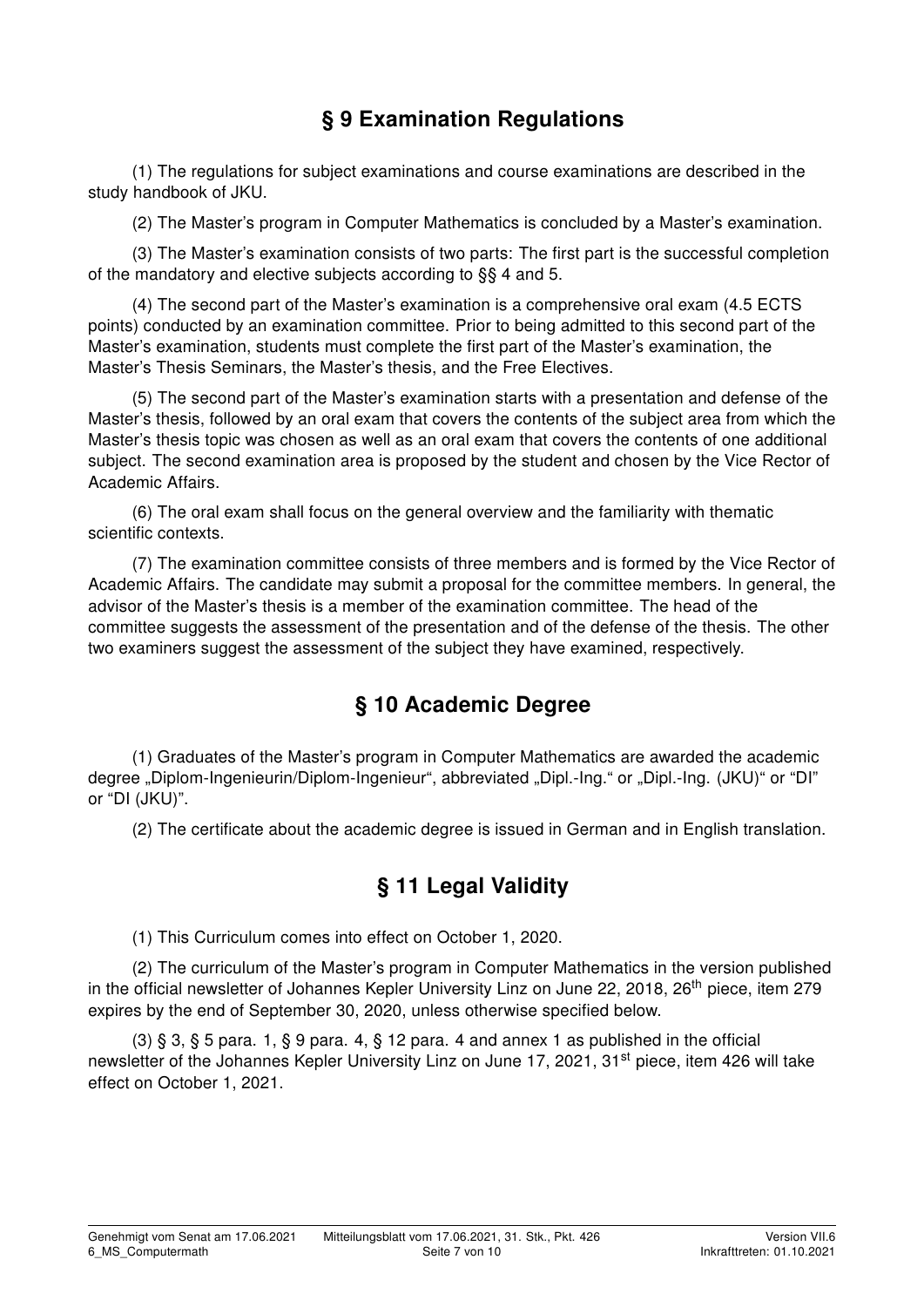## § 12 Transitional Provisions

(1) For students who have passed examinations within the curriculum of the Master's program in Computer Mathematics in a previous version, the equivalences listed in the study handbook of JKU (studienhandbuch.jku.at) apply.

(2) In addition to the mentioned equivalences given in the study handbook of JKU, the following equivalence tables apply:

| Subjects/package of subjects in the Master<br><b>Computer Mathematik version of 2018</b> | equivalent subjects/package of subjects in<br>the Master Computer Mathematics version<br>of 2020 |
|------------------------------------------------------------------------------------------|--------------------------------------------------------------------------------------------------|
| 404ALMA12: Algorithmische Mathematik (13,5<br>$ECTS) +$                                  | 404ANDM20: Algebra, Number Theory, and<br>Discrete Mathematics (12 ECTS) +                       |
| 404SWTE12: Softwaretechnologie (12 ECTS)<br>$\div$                                       | 404PCSD20: Practical Computer Science and<br>Software Development (9 ECTS) +                     |
| 404MALO12: Mathematische Logik (6 ECTS)                                                  | 404LFMT20: Logic, Formal Methods, and<br>Theoretical Computer Science (12 ECTS)                  |
| 404WAFA12: Wahlfächer (34,5 ECTS) +<br>404FRST12: Freie Studienleistungen (7,5<br>ECTS)  | 404ELEC20: Electives (28.5 ECTS) +<br>404FRST20: Free electives (12 ECTS)                        |

| lectures/package of lectures in the Master<br><b>Computer Mathematik version of 2018</b>                                                                                  | equivalent lectures/package of lectures in<br>the Master Computer Mathematics version<br>of 2020                                    |
|---------------------------------------------------------------------------------------------------------------------------------------------------------------------------|-------------------------------------------------------------------------------------------------------------------------------------|
| <b>TMCPAVOKOMM: VL Kommutative Algebra</b><br>und Algebraische Geometrie (6 ECTS)                                                                                         | 404ANDMCA2V20: VL Computer Algebra II (3)<br>$ECTS) +$<br>404ANDMANTV20: VL Applied Number<br>Theory (3 ECTS)                       |
| TMCPCVOLOG1: VO Mathematische Logik 1<br>$(6$ ECTS)                                                                                                                       | 404LFMTML1V20: VL Mathematical logic 1 (3<br>$ECTS) +$<br>404LFMTAURV20: VL Automated Reasoning<br>(3 ECTS)                         |
| <b>TMCPAVOSIMU: VO Stochastische Simulation</b><br>(3 ECTS)                                                                                                               | 404LFMTMVLV20: VL Manyvalued Logic (3<br>ECTS)                                                                                      |
| TMCPBKVFMSE: KV Formale Methoden in der<br>Software-Entwicklung (6 ECTS)                                                                                                  | 921SOENFMSK13: KV Formal methods in<br>software development (4.5 ECTS) +<br>lecture from i. Logic and software design (1.5<br>ECTS) |
| <b>TMCPBKVSWTE: KV Praktische</b><br>Softwaretechnologie (6 ECTS)                                                                                                         | 404PCSDPSTK20: KV Practical software<br>technology $(4.5$ ECTS) +<br>lecture from i. Logic and software design (1.5)<br>ECTS)       |
| lecture from h. Symbolic computation (3 ECTS)<br>or<br>lecture from j. Algebra and discrete<br>mathematics (3 ECTS)<br>with the exception of Spezialvorlesung (3<br>ECTS) | 404ANDMCOAV20: VL Computer Analysis (3<br>ECTS)                                                                                     |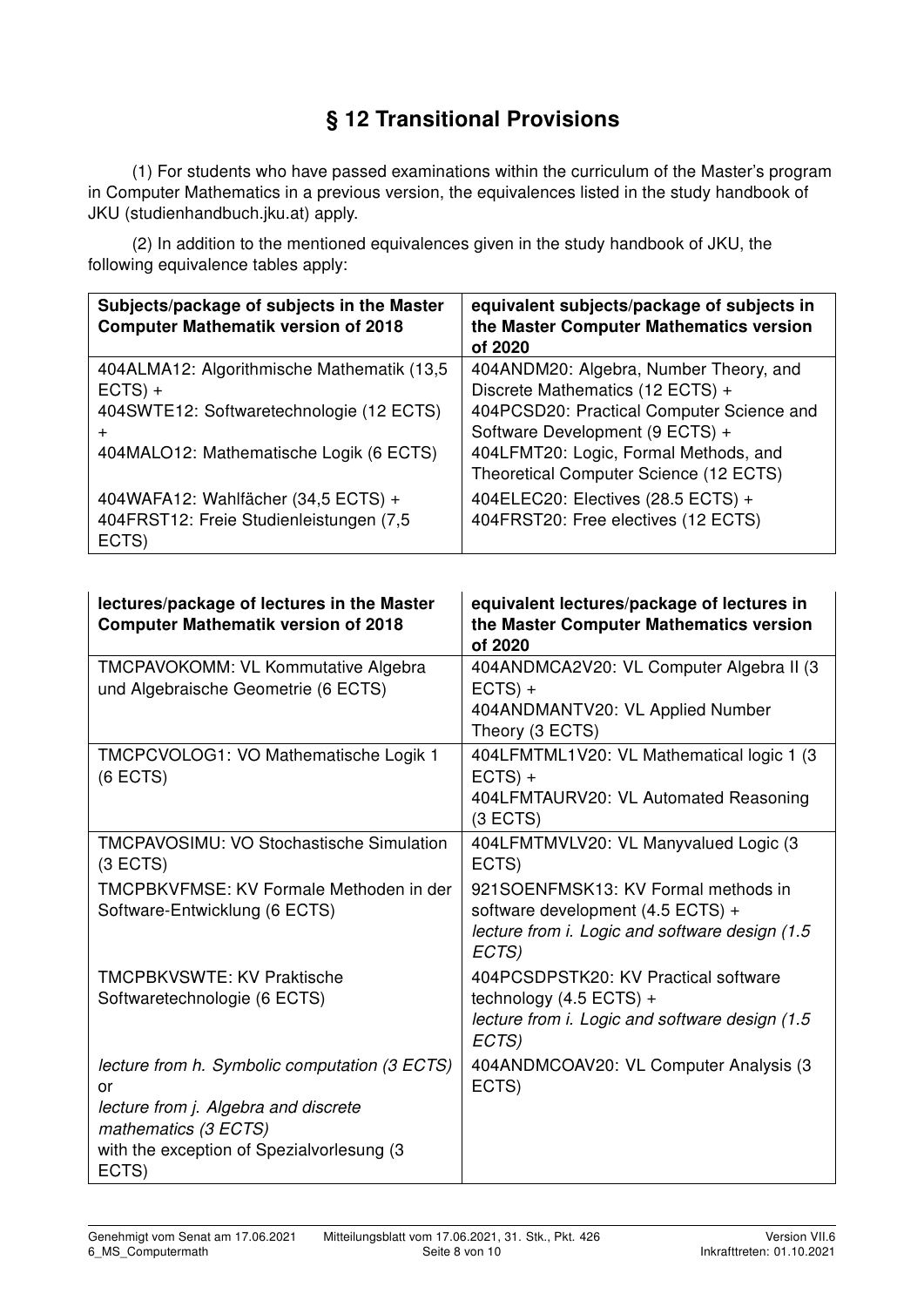| lecture from i. Logic and software design (3<br>ECTS)<br>with the exception of Spezialvorlesung (3<br>ECTS) | 921 CGELSASK19: KV SAT Solving (3 ECTS)                                                                                                                                                                                             |
|-------------------------------------------------------------------------------------------------------------|-------------------------------------------------------------------------------------------------------------------------------------------------------------------------------------------------------------------------------------|
| 404WAFAMDSS12: SE Master- und<br>Dissertantenseminar (3 ECTS)                                               | lecture from h. Symbolic computation (3 ECTS)<br>or<br>lecture from j. Algebra and discrete<br>mathematics (3 ECTS) or<br>lecture from I. Geometrie (3 ECTS) or<br>lecture from m. Knowledge-based<br>Mathematical Systems (3 ECTS) |
| TM1WHVOELIM: VO Eliminationstheorie (3<br>ECTS)                                                             | lecture from h. Symbolic computation (3 ECTS)                                                                                                                                                                                       |
| TM1WIVOELTH: VO Entscheidbare logische<br>Theorien (3 ECTS)                                                 | lecture from h. Symbolic computation (3 ECTS)                                                                                                                                                                                       |
| TM1WIVOKOMP: VO Entscheidbarkeits- und<br>Komplexitätsklassen (3 ECTS)                                      | lecture from h. Symbolic computation (3 ECTS)                                                                                                                                                                                       |
| TM1WIVOLOG2: VO Mathematische Logik 2<br>(3 ECTS)                                                           | lecture from h. Symbolic computation (3 ECTS)                                                                                                                                                                                       |
| TM1WJVOIKTH: VO Informations- und<br>Kodierungstheorie (3 ECTS)                                             | lecture from j. Algebra and discrete<br>mathematics (3 ECTS)                                                                                                                                                                        |
| TM1WJUEIKTH: UE Informations- und<br>Kodierungstheorie (1,5 ECTS)                                           | lecture from j. Algebra and discrete<br>mathematics (1.5 ECTS)                                                                                                                                                                      |
| TM1WLVOSPLI: VO Splines (3 ECTS)                                                                            | lecture from I. Geometrie (3 ECTS)                                                                                                                                                                                                  |
| TM1WLUESPLI: UE Splines (1,5 ECTS)                                                                          | lecture from I. Geometrie (1.5 ECTS)                                                                                                                                                                                                |

(3) Students who have formally registered their Master's thesis before October 1, 2020 have the option to complete their Master's thesis until September 30, 2021 according to the regulations of the previous version of the curriculum (valid until September 30, 2020), i.e., without taking any Master's thesis seminars.

(4) Students, who have been admitted to the Master's program Computer Mathematics before October 1, 2021 have the option to take the second part of the Master's examination until September 30, 2022 according to the regulations in force until September 30, 2021. In this case 28,5 ECTS are required to complete the elective subjects.